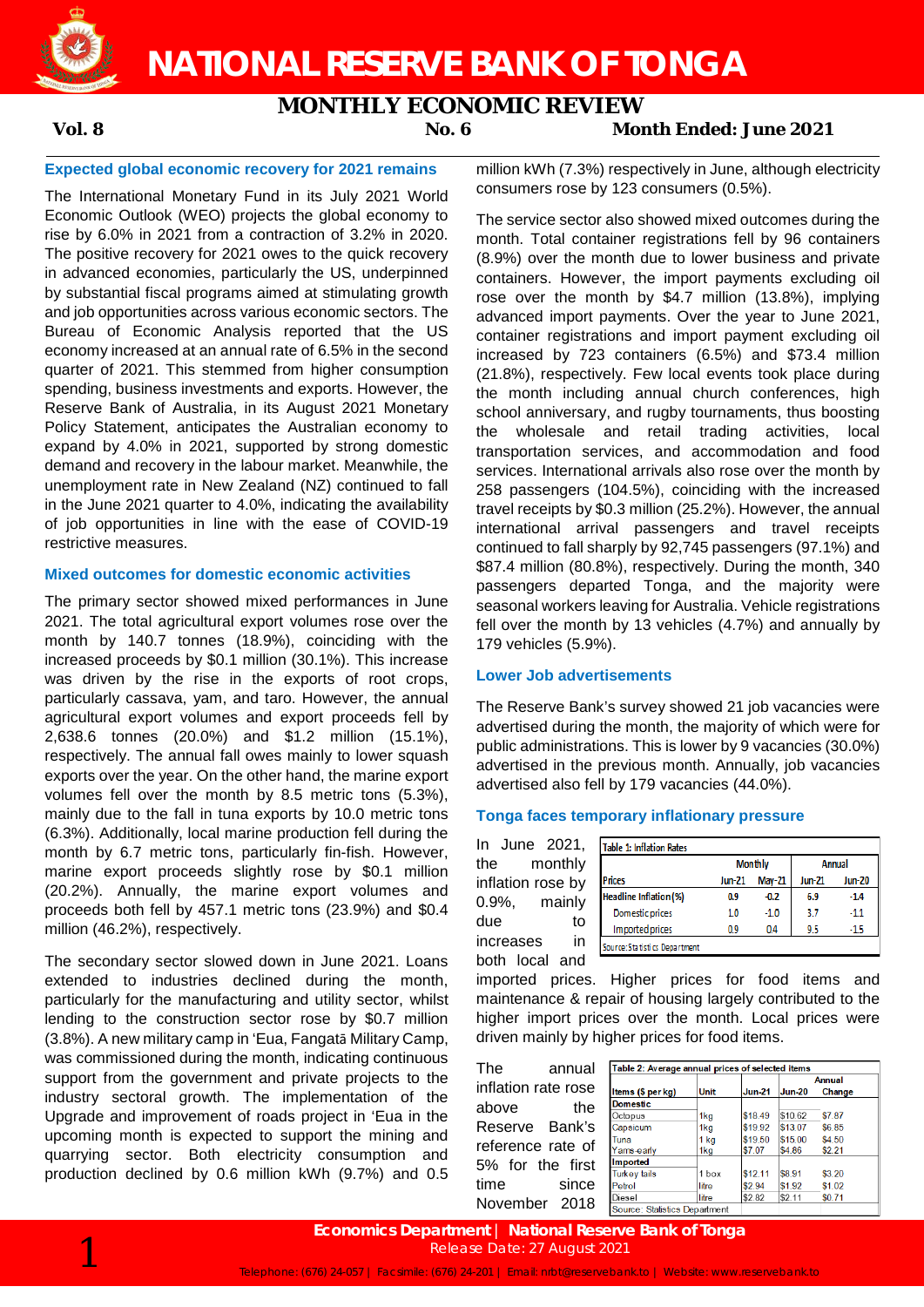

# **MONTHLY ECONOMIC REVIEW**<br>No. 6 Mor

## **Vol. 8 No. 6 Month Ended: June 2021**

by 6.9%. This was driven by both higher local and import prices over the year. Higher prices for food items, tobacco, and clothing primarily contributed to the higher local prices. Meanwhile, higher import prices was driven by petrol and food items. Inflation is projected to remain above the reference rate in the medium term in line with the expected rise in global oil and commodity prices. Delays and rerouting in shipments due to outbreaks of COVID-19 in neighbouring countries also incurred additional costs and disrupted supply, further contributing to imported inflation. However, the NRBT projects this inflationary hike to be transitory, and headline inflation will fall below the reference rate by early 2022 once the global market prices normalise.

### **Higher effective exchange rates**

#### **Table 3: Effective Exchange Rates**

|                                        | Monthly<br>Jun-21 | <b>Mav-21</b> | %   | Annual<br>Jun-20 | % Growth |
|----------------------------------------|-------------------|---------------|-----|------------------|----------|
| Nominal Effective Exchange Rate Index  | 89.4              | 88.3          | 1.3 | 92.9             | $-3.7$   |
| Real Effective Exchange Rate Index     | 107.1             | 105.0         | 2.0 | 106.7            | 0.4      |
| Source: National Reserve Bank of Tonga |                   |               |     |                  |          |

Source: National Reserve Bank of Tonga

The Nominal Effective Exchange Rate (NEER) rose in June 2021 as most of Tonga's trading currencies depreciated against the Tongan Pa'anga (TOP) over the month. Similarly, the Real Effective Exchange Rate (REER) index also increased over the month in line with Tonga's higher inflation rate.

In the year to June 2021, the NEER declined reflecting the general strengthening of the trading partner currencies against the Tongan Pa'anga. The REER however, rose over the year indicating a loss in Tonga's trade competitiveness.

### **Foreign reserves increased again in June**

| <b>Table 4: Foreign Reserves</b>                                                           |       |       |     |       |      |  |  |  |
|--------------------------------------------------------------------------------------------|-------|-------|-----|-------|------|--|--|--|
| Monthly<br>Annual<br>% Growth<br><b>Jun-20</b><br><b>Mav-21</b><br>Growth<br><b>Jun-21</b> |       |       |     |       |      |  |  |  |
| Foreign Reserves (\$ in million)                                                           | 715.2 | 689.5 | 3.7 | 543.8 | 26.8 |  |  |  |
| Import Coverage (months)                                                                   | 12.5  | 12.0  | 4.2 | 9.2   | 35.9 |  |  |  |
| Source: National Reserve Bank Tonga                                                        |       |       |     |       |      |  |  |  |

nal Reserve Ban

Official foreign reserves rose over the month of June 2021 by \$25.7 million to \$715.2 million, equivalent to 12.5 months of imports. This stemmed mostly from receipts of budget support and project funds from development partners before the closing of the fiscal year. Annually, foreign reserves increased substantially by \$171.4 million from receipts of budget support, official grants, external debt and remittances. Majority of the official foreign reserves are held in USD, AUD, and NZD.

| <b>Table 5: Remittance Receipts</b> |        |                |            |        |               |        |  |
|-------------------------------------|--------|----------------|------------|--------|---------------|--------|--|
|                                     |        | <b>Monthly</b> |            |        | Annual        |        |  |
|                                     |        |                |            |        |               | %      |  |
|                                     | Jun-21 | Mav-21         | % Growth I | Jun-21 | <b>Jun-20</b> | Growth |  |
| Remittance (\$ in million)          | 37.6   | 42.8           | $-12.0$    | 461.1  | 350.7         | 31.5   |  |
| .                                   |        |                |            |        |               |        |  |

Source: National Reserve Bank Tonga

Remittance receipts fell by \$5.1 million in June 2021, following the high levels recorded in the previous months. This was driven by the decline in private transfer receipts (particularly NZD & USD) and the compensation of employees, outweighing the slight rise in private capital transfers and social benefits. Over the year to June 2021, remittances continued to rise strongly by \$110.4 million. This attributes to higher private transfers and compensation of employees, particularly from seasonal workers.

| Table 6: Overseas Exchange Transactions |         |         |          |               |          |          |  |  |
|-----------------------------------------|---------|---------|----------|---------------|----------|----------|--|--|
|                                         |         | Monthly |          | Annual        |          |          |  |  |
|                                         | Jun-21  | May-21  | % Growth | <b>Jun-21</b> | Jun-20   | % Growth |  |  |
| Overall Balance                         | 25.7    | 9.9     | 160.9    | 171.4         | 59.5     | 188.1    |  |  |
| <b>Current Account</b>                  | 21.9    | 15.9    | 37.8     | 135.9         | 53.3     | 154.8    |  |  |
| Merchandise Trade                       | $-41.4$ | $-40.9$ | $-1.2$   | $-454.5$      | $-399.3$ | $-13.8$  |  |  |
| Services                                | $-3.0$  | $-2.7$  | $-10.4$  | $-25.1$       | 18.8     | $-233.7$ |  |  |
| Income                                  | $-10.1$ | 3.5     | $-384.9$ | 22.0          | 5.6      | 290.3    |  |  |
| Transfers                               | 76.3    | 56.0    | 36.4     | 593.5         | 428.2    | 38.6     |  |  |
| <b>Capital Account</b>                  | 2.7     | 1.9     | 41.5     | 40.8          | 22.2     | 84.0     |  |  |
| <b>Financial Account</b>                | 1.1     | -8.0    | 113.9    | $-5.3$        | $-16.0$  | 67.0     |  |  |

Source: Banking Systems

Overall, Overseas Exchange Transactions (OET) recorded an overall balance surplus of \$25.7 million in June 2021 compared to the \$9.9 million surplus in May 2021. This resulted from increases in all of the accounts, particularly the higher official transfer receipts.

In the year to June 2021, the OET balance surplus continued to increase significantly by \$111.9 million on the back of higher official grants, budget support and remittance receipts.

#### **Broad money expanded**

| <b>Table 7: Broad Money</b> |               |          |        |          |  |  |  |  |
|-----------------------------|---------------|----------|--------|----------|--|--|--|--|
| <b>Monthly</b><br>Annual    |               |          |        |          |  |  |  |  |
| <b>Jun-21</b>               | <b>Mav-21</b> | % Growth | Jun-20 | % Growth |  |  |  |  |
| 765.2                       | 724.7         | 5.6      | 607.1  | 26.1     |  |  |  |  |
| 750.7                       | 724.4         | 3.6      | 570.6  | 31.6     |  |  |  |  |
| 15.3                        | 1.2           | 1161.6   | 37.1   | $-58.8$  |  |  |  |  |
|                             |               |          |        |          |  |  |  |  |

Source: Banking System, National Reserve Bank of Tonga

Over the month and year to June 2021, broad money increased to a new high level of \$765.2 million, by \$40.5 million (5.6%) and \$158.1 million (26.1%), respectively. Over the month, both net foreign and net domestic assets increased due to higher foreign reserves and lower capital accounts. The receipt of budget support and project funds from development partners drove the increased foreign reserves, whilst dividend payments offshore reduced the capital account. Annually, the net foreign assets rose and offset the decrease in net domestic assets. Again, the foreign reserves increased due to the receipts of official funds as loans, budget support, projects development, and financial assistance for COVID-19 preparations. The increase in government receipts contributed to the lower net domestic assets over the year.